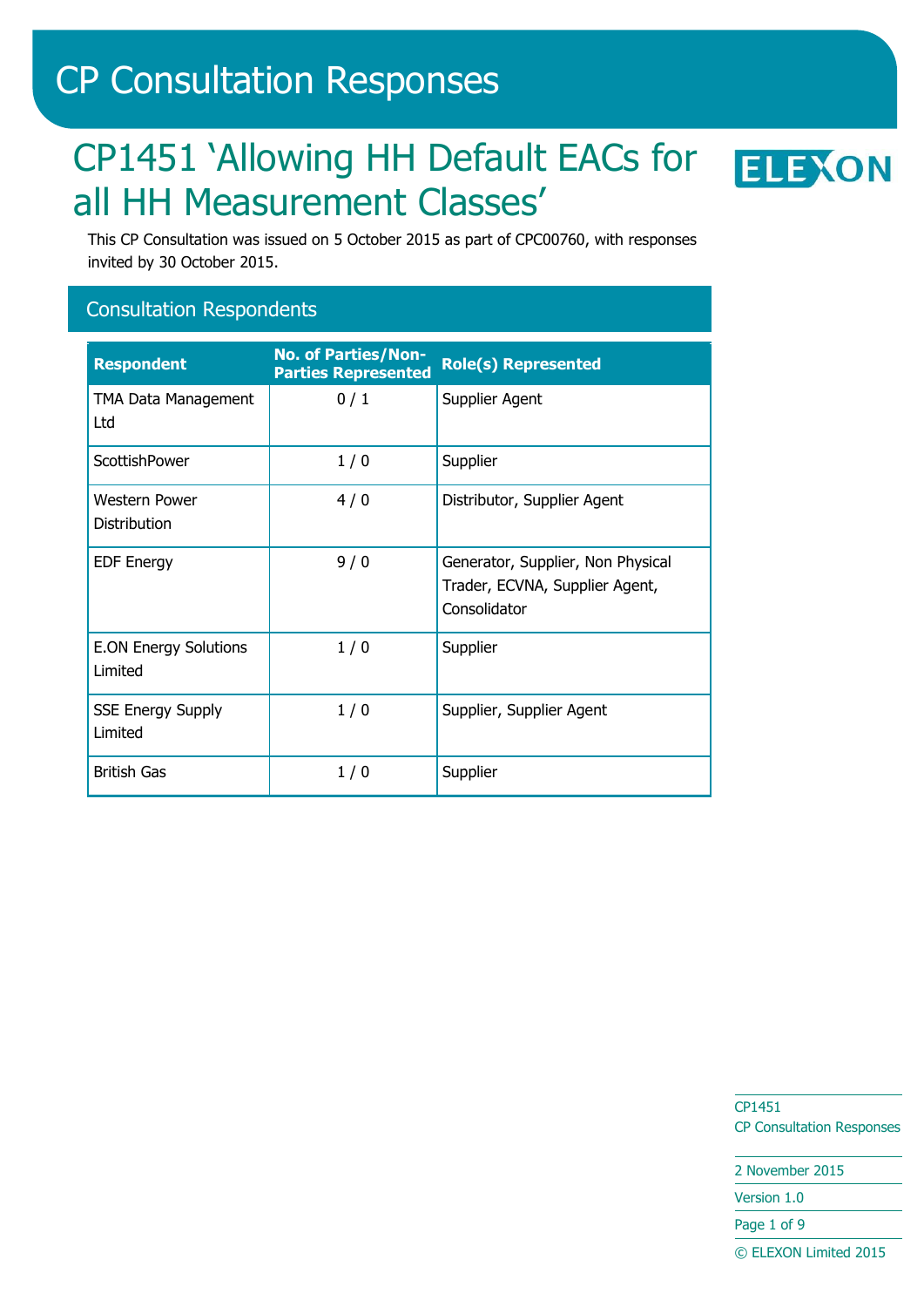# Summary of Consultation Responses

| <b>Respondent</b>                    | Agree?       | <b>Impacted?</b> | Costs?         | <b>Impl. Date?</b> |
|--------------------------------------|--------------|------------------|----------------|--------------------|
| TMA Data<br>Management Ltd           |              |                  |                |                    |
| ScottishPower                        | ✓            |                  |                |                    |
| <b>Western Power</b><br>Distribution |              | $\mathbf x$      | $\mathbf x$    |                    |
| <b>EDF Energy</b>                    | $\checkmark$ | $\mathbf x$      | $\mathbf{x}$   | ✓                  |
| E.ON Energy<br>Solutions Limited     |              |                  | $\pmb{\times}$ |                    |
| <b>SSE Energy Supply</b><br>Limited  |              |                  |                |                    |
| <b>British Gas</b>                   |              | $\pmb{x}$        | $\pmb{\times}$ |                    |

CP1451 CP Consultation Responses

2 November 2015 Version 1.0 Page 2 of 9 © ELEXON Limited 2015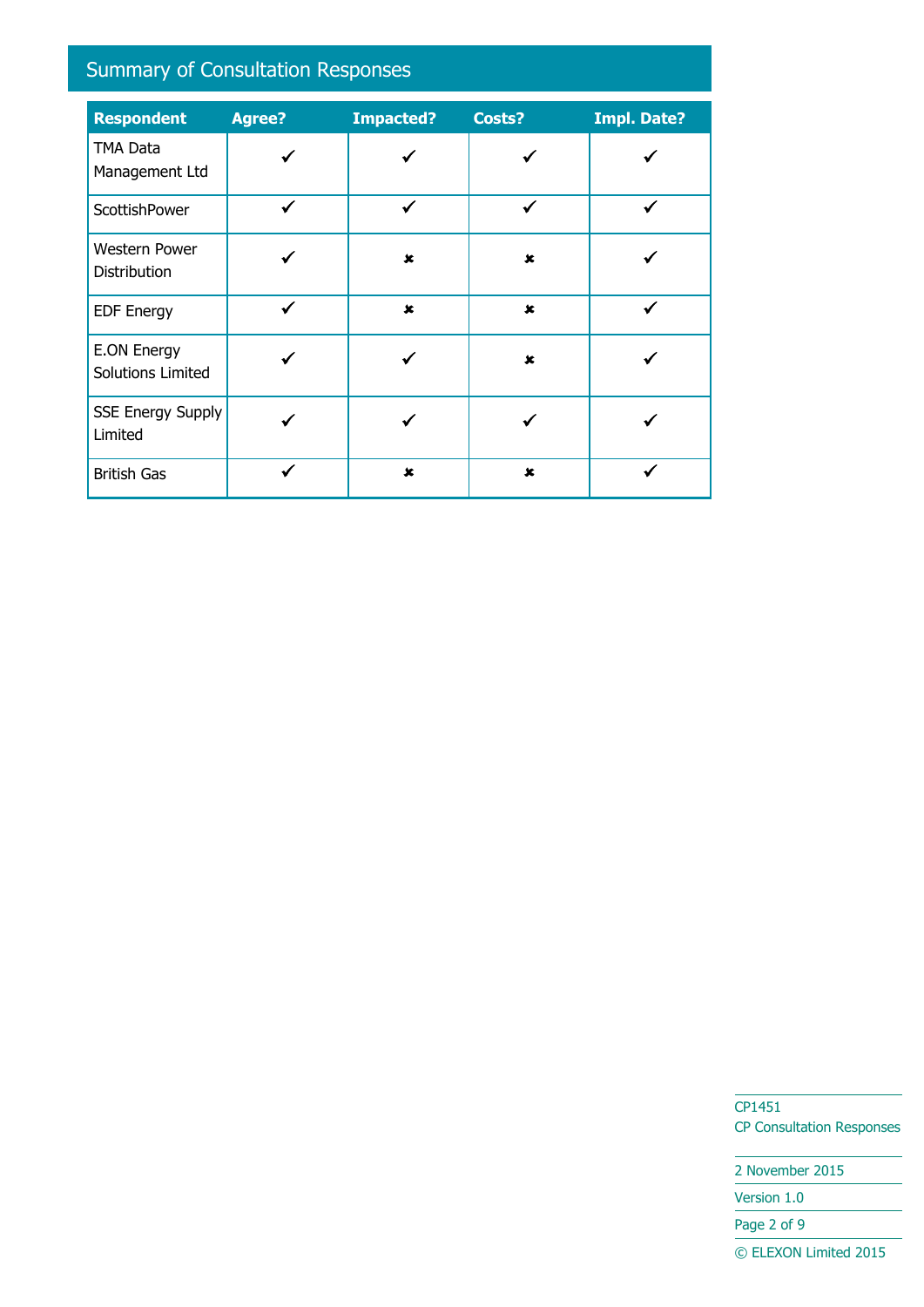## **Summary**

| Yes | No | <b>Neutral/No</b><br><b>Comment</b> | <b>Other</b> |
|-----|----|-------------------------------------|--------------|
|     |    |                                     |              |

#### **Responses**

| <b>Respondent</b>                    | <b>Response</b> | <b>Rationale</b>                                                                                              |
|--------------------------------------|-----------------|---------------------------------------------------------------------------------------------------------------|
| TMA Data<br>Management Ltd           | Yes             |                                                                                                               |
| ScottishPower                        | Yes             | Yes, it seem a sensible approach to include<br>Measurement Class D as valid in entity 59                      |
| <b>Western Power</b><br>Distribution | Yes             |                                                                                                               |
| <b>EDF Energy</b>                    | Yes             | Yes as we recognise the possibility of a default EAC<br>being required even though that possibility is small. |
| E.ON Energy<br>Solutions Limited     | Yes             |                                                                                                               |
| <b>SSE Energy Supply</b><br>Limited  | Yes             |                                                                                                               |
| <b>British Gas</b>                   | Yes             |                                                                                                               |

CP1451 CP Consultation Responses

2 November 2015 Version 1.0 Page 3 of 9 © ELEXON Limited 2015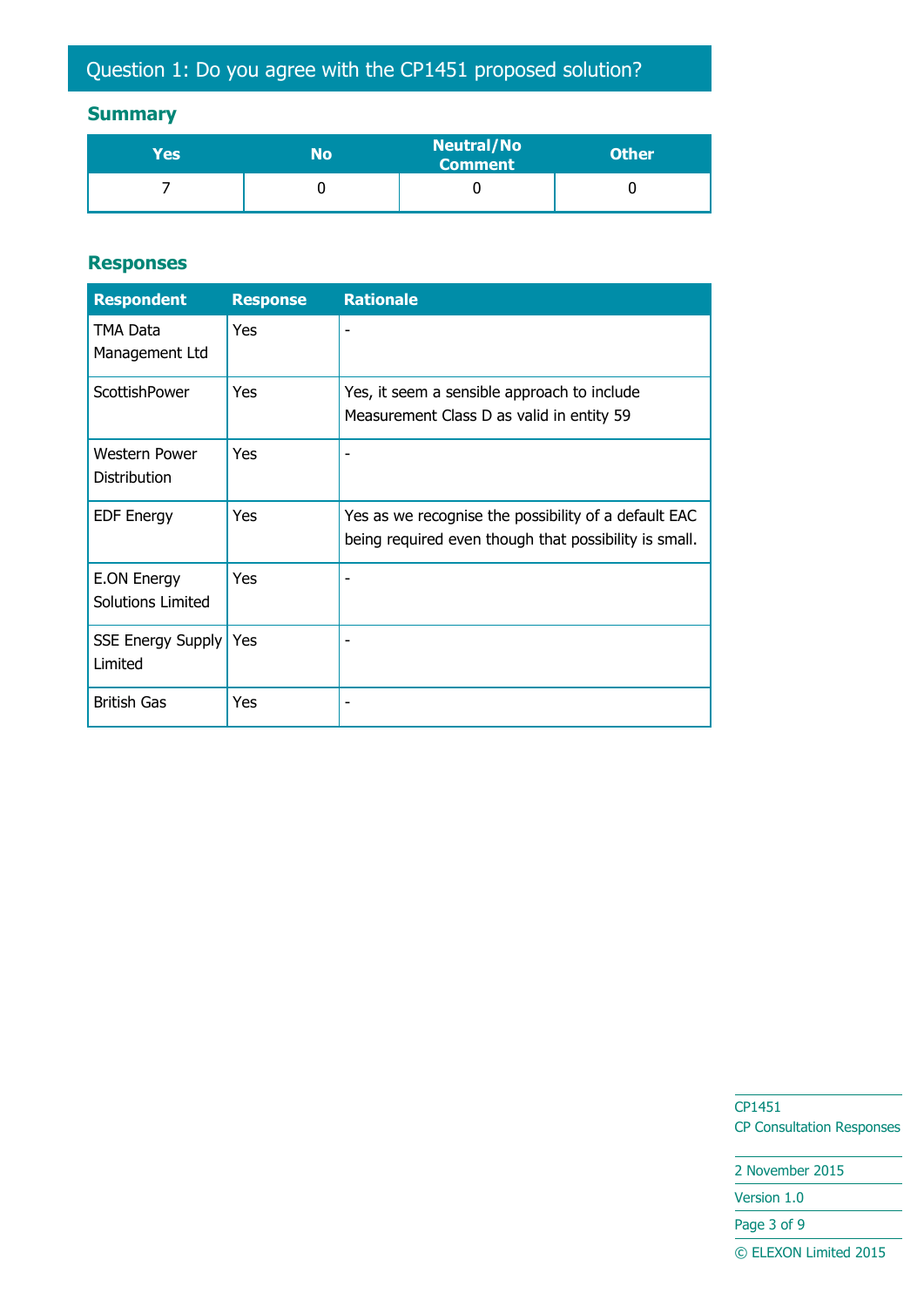## Question 2: Do you agree that the draft redlining delivers the CP1451 proposed solution?

#### **Summary**

| Yes | No | <b>Neutral/No</b><br><b>Comment</b> | <b>Other</b> |
|-----|----|-------------------------------------|--------------|
|     |    |                                     |              |

#### **Responses**

A summary of the specific responses on the draft redlining can be found at the end of this document.

| <b>Respondent</b>                       | <b>Response</b> | <b>Rationale</b>                                            |
|-----------------------------------------|-----------------|-------------------------------------------------------------|
| TMA Data<br>Management Ltd              | Yes             |                                                             |
| ScottishPower                           | Yes             | Yes, the redlining adequately covers the proposed<br>change |
| <b>Western Power</b><br>Distribution    | Yes             |                                                             |
| <b>EDF Energy</b>                       | Yes             |                                                             |
| <b>E.ON Energy</b><br>Solutions Limited | Yes             |                                                             |
| <b>SSE Energy Supply</b><br>Limited     | Yes             |                                                             |
| <b>British Gas</b>                      | Yes             |                                                             |

CP1451 CP Consultation Responses

2 November 2015

Version 1.0

Page 4 of 9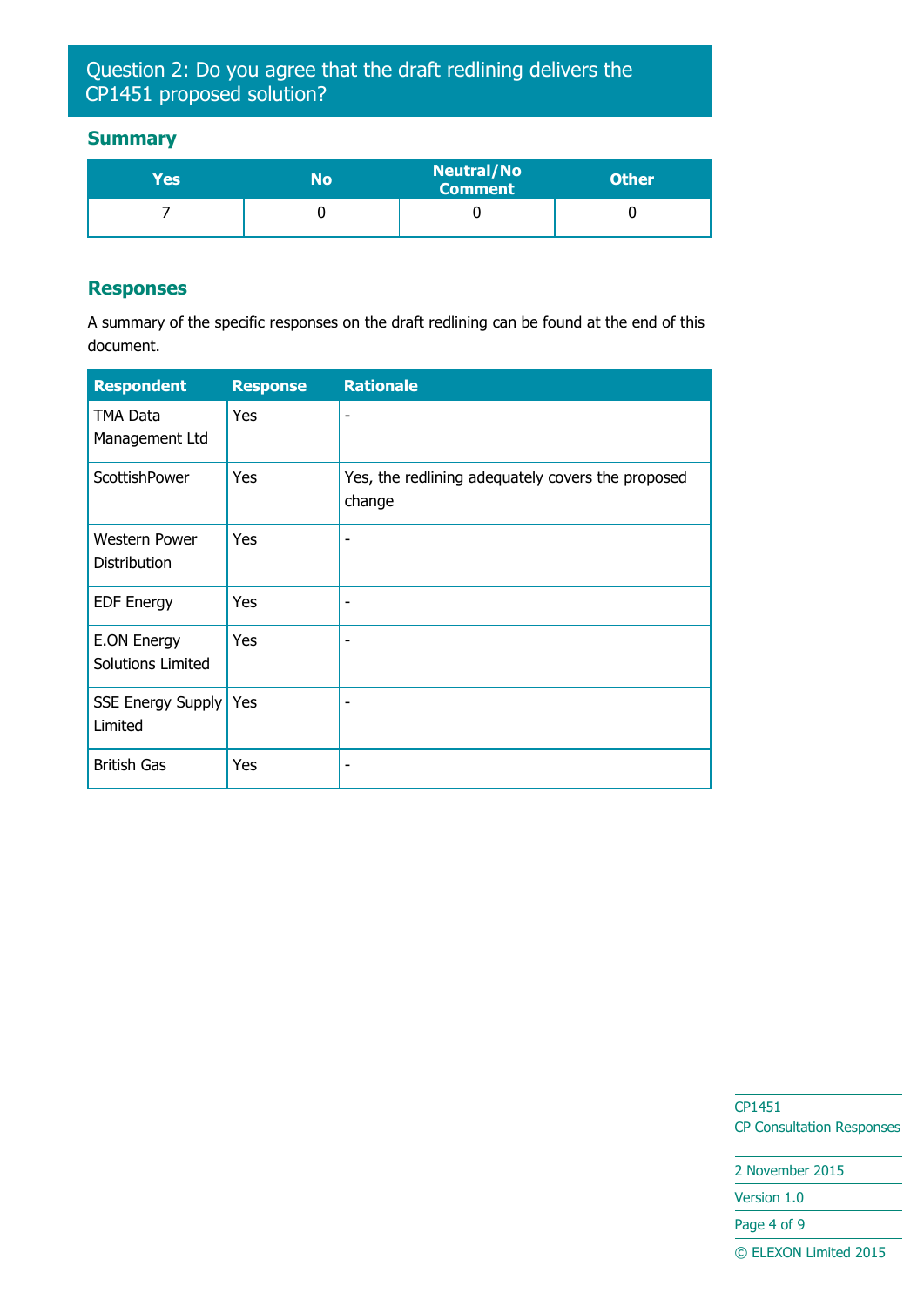# Question 3: Will CP1451 impact your organisation?

#### **Summary**

| Yes | No | <b>Neutral/No</b><br>Comment | <b>Other</b> |
|-----|----|------------------------------|--------------|
|     | ້  |                              |              |

#### **Responses**

| <b>Respondent</b>                       | <b>Response</b> | <b>Rationale</b>                                                                                                      |
|-----------------------------------------|-----------------|-----------------------------------------------------------------------------------------------------------------------|
| TMA Data<br>Management Ltd              | <b>Yes</b>      | Systems are impacted.                                                                                                 |
| ScottishPower                           | Yes             | Yes, there may be a small change (table update)<br>required to our HHDC system to accommodate this<br>proposed change |
| Western Power<br>Distribution           | No              |                                                                                                                       |
| <b>EDF Energy</b>                       | No              |                                                                                                                       |
| <b>E.ON Energy</b><br>Solutions Limited | Yes             | Minimal impact                                                                                                        |
| <b>SSE Energy Supply</b><br>Limited     | Yes             | Minimal impact, e.g. internal document updates.                                                                       |
| <b>British Gas</b>                      | No              |                                                                                                                       |

CP1451 CP Consultation Responses

2 November 2015 Version 1.0 Page 5 of 9 © ELEXON Limited 2015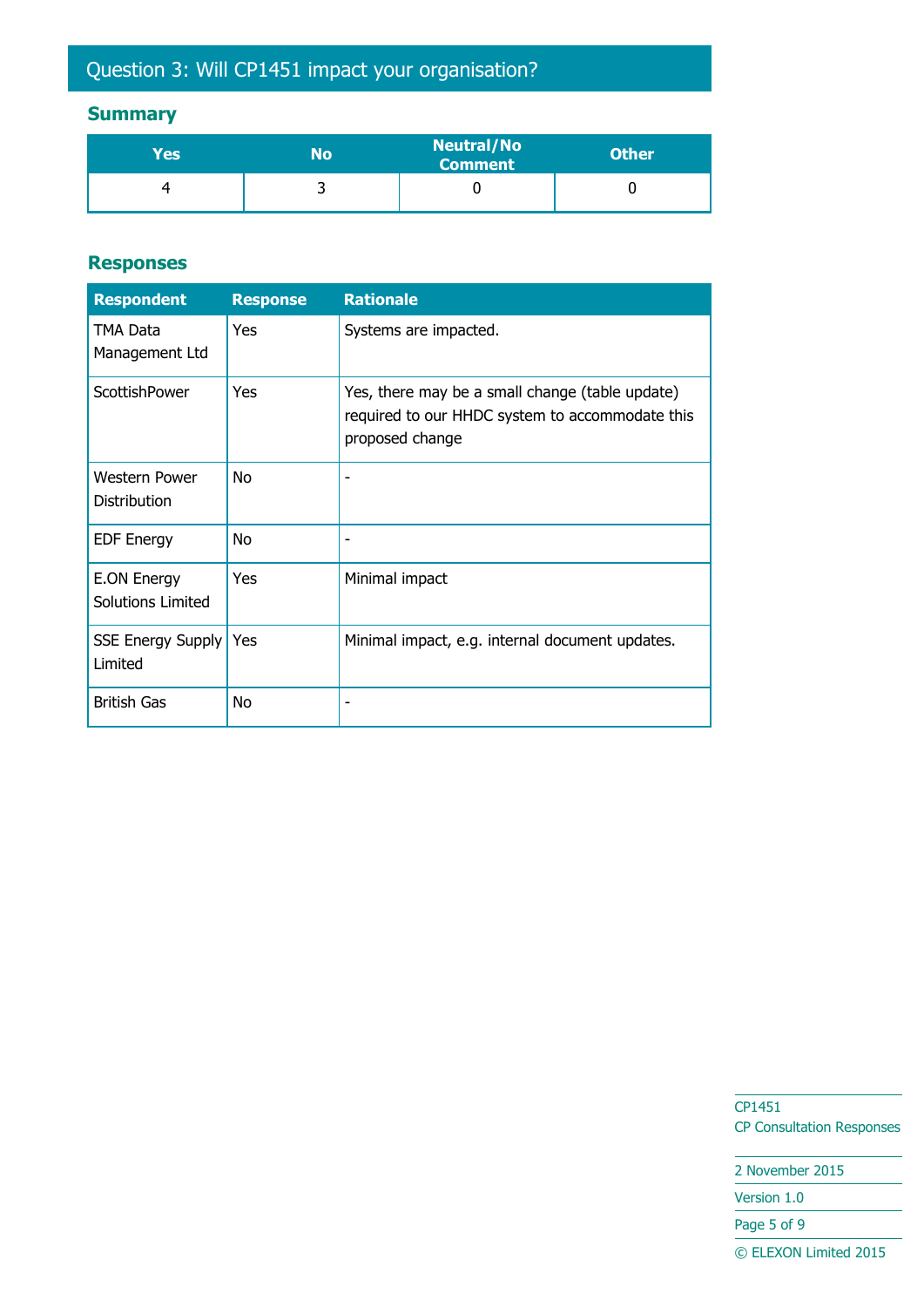### Question 4: Will your organisation incur any costs in implementing CP1451?

#### **Summary**

| Yes' | No | <b>Neutral/No</b><br><b>Comment</b> | <b>Other</b> |
|------|----|-------------------------------------|--------------|
|      |    |                                     |              |

#### **Responses**

| <b>Respondent</b>                    | <b>Response</b> | <b>Rationale</b>                                                                                                                      |
|--------------------------------------|-----------------|---------------------------------------------------------------------------------------------------------------------------------------|
| TMA Data<br>Management Ltd           | Yes             | The cost of CP1451 is an extension of CP1432,<br>therefore the cost is low as the groundwork for the<br>change has already been done. |
| ScottishPower                        | Yes             | Yes, there will be cost associated will updating our<br>HHDC system. This would be a one off cost                                     |
| <b>Western Power</b><br>Distribution | No              |                                                                                                                                       |
| <b>EDF Energy</b>                    | No              |                                                                                                                                       |
| E.ON Energy<br>Solutions Limited     | No.             |                                                                                                                                       |
| <b>SSE Energy Supply</b><br>Limited  | Yes             | Minimal cost.                                                                                                                         |
| <b>British Gas</b>                   | No              |                                                                                                                                       |

CP1451 CP Consultation Responses

2 November 2015 Version 1.0 Page 6 of 9 © ELEXON Limited 2015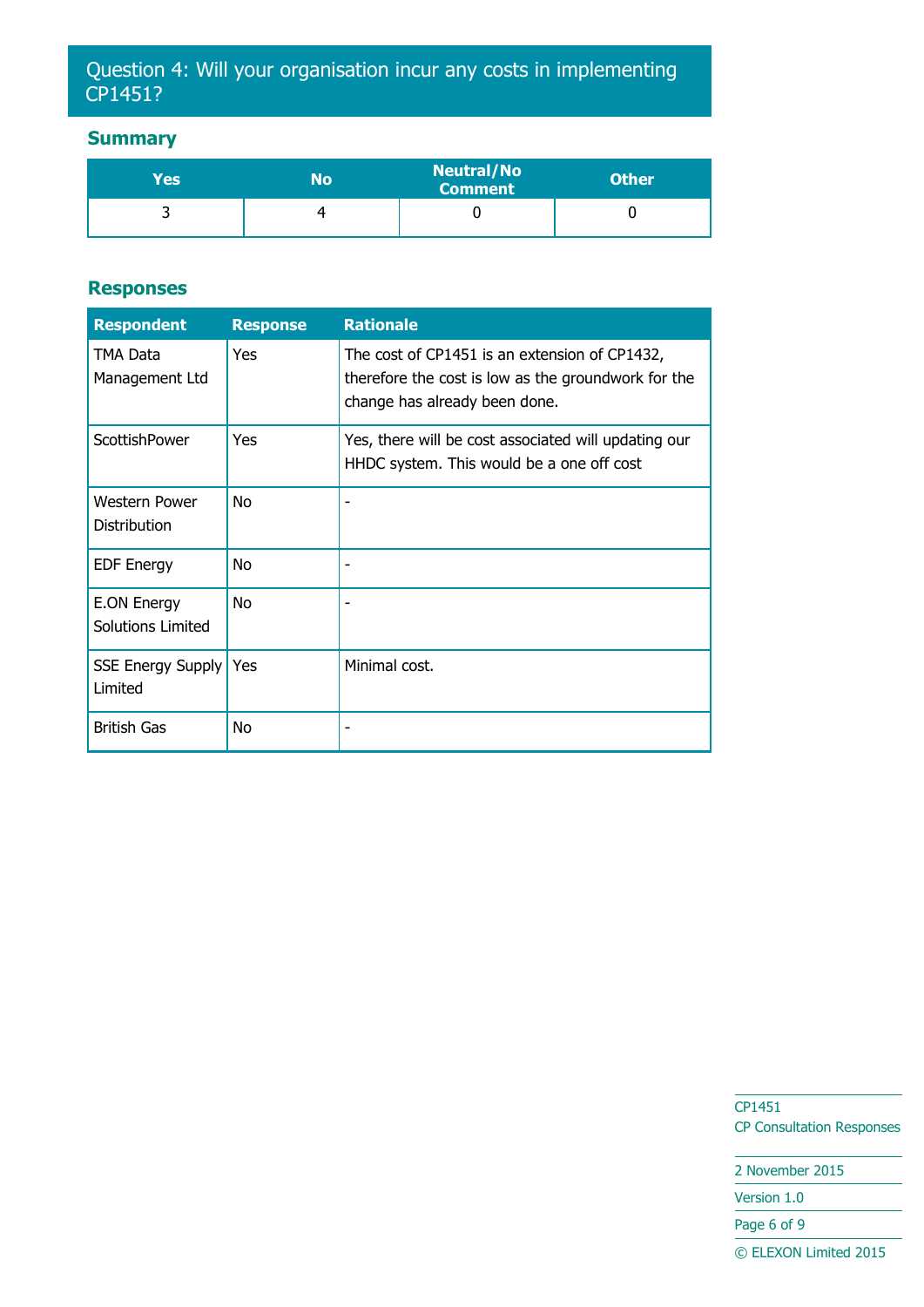### Question 5: Do you agree with the proposed implementation approach for CP1451?

#### **Summary**

| Yes' | No | <b>Neutral/No</b><br><b>Comment</b> | <b>Other</b> |
|------|----|-------------------------------------|--------------|
|      |    |                                     |              |

#### **Responses**

| <b>Respondent</b>                       | <b>Response</b> | <b>Rationale</b>                                                                                                                                          |
|-----------------------------------------|-----------------|-----------------------------------------------------------------------------------------------------------------------------------------------------------|
| TMA Data<br>Management Ltd              | <b>Yes</b>      | We understand that the timescales of change<br>management do not allow for CP1451 to be<br>implemented on 05/11/2015 to match CP1432's<br>implementation. |
| ScottishPower                           | Yes             | Yes, proposed implementation date of Feb 2016 is<br>reasonable                                                                                            |
| <b>Western Power</b><br>Distribution    | <b>Yes</b>      |                                                                                                                                                           |
| <b>EDF Energy</b>                       | Yes             |                                                                                                                                                           |
| <b>E.ON Energy</b><br>Solutions Limited | Yes             |                                                                                                                                                           |
| <b>SSE Energy Supply</b><br>Limited     | <b>Yes</b>      |                                                                                                                                                           |
| <b>British Gas</b>                      | Yes             |                                                                                                                                                           |

CP1451 CP Consultation Responses

2 November 2015 Version 1.0

Page 7 of 9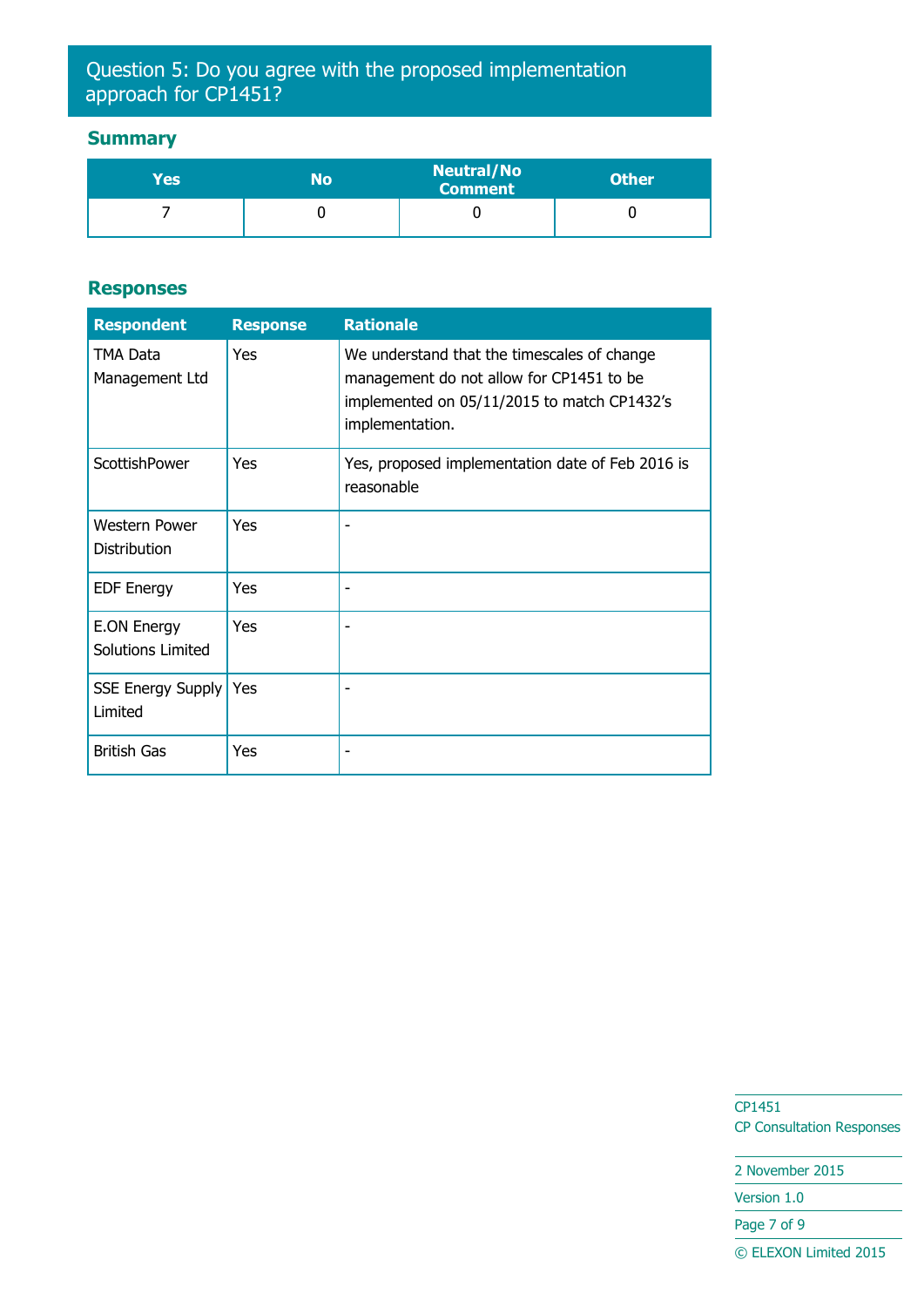## **Summary**

| Yes | <b>No</b> |
|-----|-----------|
|     | h         |

#### **Responses**

| <b>Respondent</b>                       | <b>Response</b> | <b>Comments</b>                                                                                                                                                        |
|-----------------------------------------|-----------------|------------------------------------------------------------------------------------------------------------------------------------------------------------------------|
| TMA Data<br>Management Ltd              | Yes             | We would like clarification of what the HHDA should<br>do, in the event of an issue with a UMS with missing<br>data between 05/11/2015 and CP1451's<br>implementation? |
| ScottishPower                           | <b>No</b>       |                                                                                                                                                                        |
| <b>Western Power</b><br>Distribution    | <b>No</b>       |                                                                                                                                                                        |
| <b>EDF Energy</b>                       | No              |                                                                                                                                                                        |
| <b>E.ON Energy</b><br>Solutions Limited | No              |                                                                                                                                                                        |
| <b>SSE Energy Supply</b><br>Limited     | No              |                                                                                                                                                                        |
| <b>British Gas</b>                      | No              |                                                                                                                                                                        |

CP1451 CP Consultation Responses

2 November 2015 Version 1.0

Page 8 of 9